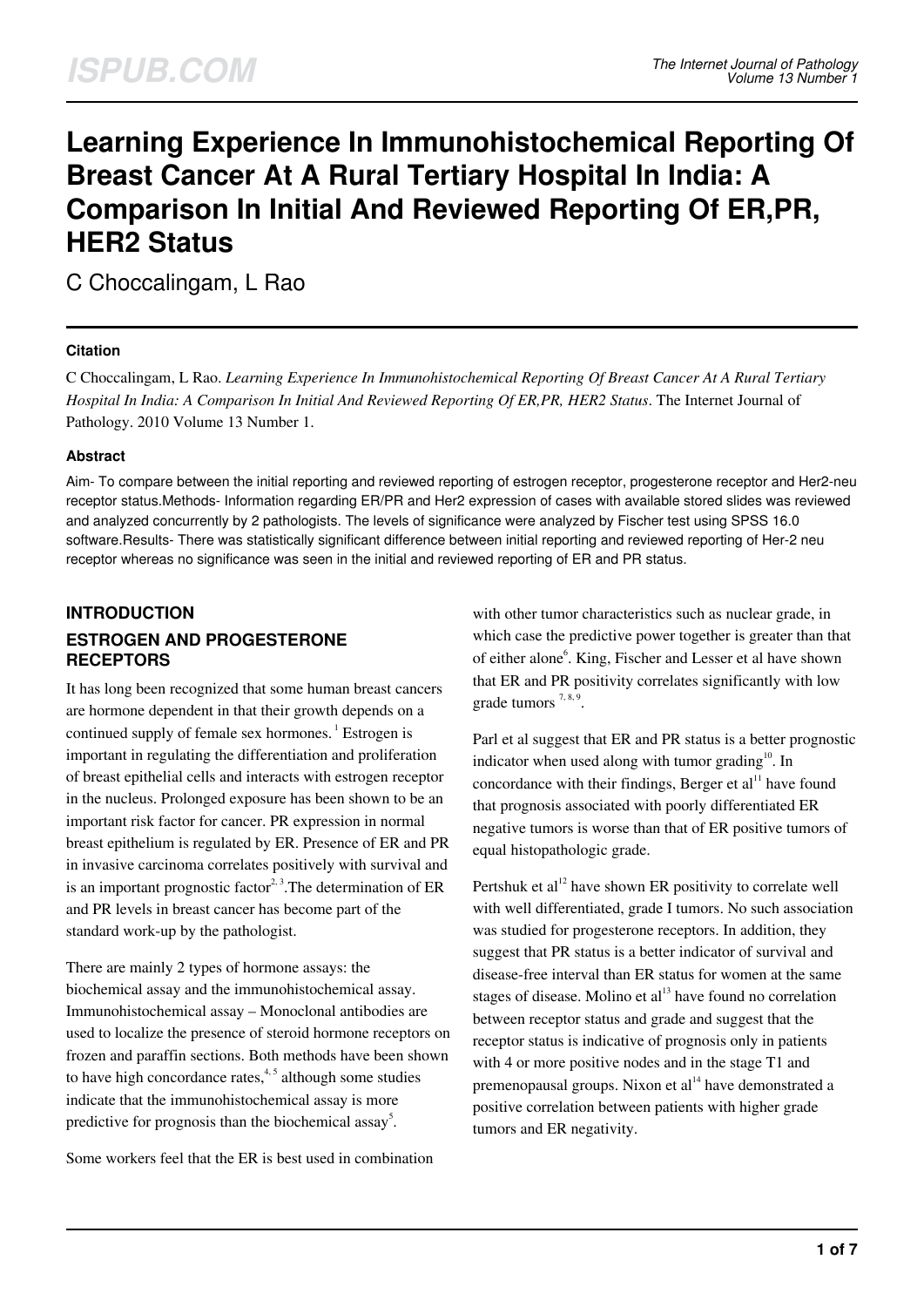## **C-ERBB-2 ONCOGENE**

Initially considered to be genetic material from a retrovirus that results in malignant transformation when incorporated into normal cells, the majority of HER-2 oncogenes are now thought to be activated homologues of protooncogenes that have persisted in normal cell<sup>15</sup>. HER-2/neu, also known as cerbB-2 is a member of the erbB oncogene family, and is related, but distinct from, epidermal growth factors<sup>16</sup>.

The expression of this protein has been associated with a poor histologic grade, $15,17$  the spread to axillary nodes, and the number of nodes involved; $16$  a negative association between c-erbB-2 expression and a ER and PR has been noted.<sup>18</sup> In axillary node-positive patients, there is a significant correlation between amplification of HER-2 protein and shorter disease –free and overall survival.<sup>19</sup> HER-2 oncogene amplification correlates with the absence of estrogen and progesterone receptors.<sup>18</sup> Amplification of cerbB-2 strongly correlates with each element (architectural pattern, nuclear atypia, and number of mitotic figures) of histologic grade.<sup>20</sup> Even if a primary tumor does not express c-erbB-2 protein, subsequent metastases may express the protein; in contrast, if a primary tumor expresses c-erbB-2 protein, this capacity is retained in all subsequent tumor metastases. Amplification of c-erbB-2 has been noted among in situ carcinomas as well. Numerous subsequent studies found that either HER2 gene amplification or protein expression predicted poor prognosis $15$ . There is also some evidence of a relationship between HER2 and response of cancers to chemotherapy and endocrine therapies $17$ .

Following the development of a humanized monoclonal antibody against HER2 (transtuzumab), the reasons for establishing the HER2 status of breast cancers changed, since it is a prerequisite for transtuzumab's clinical use. Transtuzumab was originally licensed for the treatment for the treatment of patients with metastatic disease who had HER-2 positive cancers. More recently several prospective randomized trials have shown that adjuvant transtuzumab reduces the risk of recurrence and mortality in patients with HER2 positive early stage breast cancer $17, 21$ .

#### The principal testing methods used are

immunohistochemistry and/or in situ hybridization using either fluorescence (FISH) or a chromagen.

Immunohistochemistry-monoclonal antibodies/polyclonal anti-sera are used to analyze HER-2. In situ hybridizationfluorescently labeled probes complementary to centromeres of either HER2 gene or chromosome 17 are used.<sup>17</sup>

Expression of these immunohistochemical receptors is associated with a characteristic clinical outcome and in the present day, the breast cancers are classified and prognosticated by its molecular/immunohistochemical expression. The treatment regimen too is customized for the patient according to expression of molecular markers.

Hence the aim of the study is to compare between the initial reporting and reviewed reporting of estrogen receptor, progesterone receptor and Her2-neu receptor status

## **SUBJECTS AND METHODS**

Settings and design-This is a comparative study of a retrospective cohort of breast cancers registered during the period January 1, 2006 to December 31, 2007 in the Department of Pathology at Kasturba Hospital, Manipal and was approved by the Manipal Institutional Ethics Committee.

## **STUDY POPULATION**

Subjects with invasive primary breast cancer were extracted from the medical records department, Kasturba hospital, Manipal using ICD-O-3 codes with the date of diagnosis between January 1, 2006 and December 31, 2007. The registry identified 217 breast cancer subjects of which 65 without complete ER/PR and Her2 data were excluded.

The following information regarding cancer characteristics (morphology, grade, size, ER/PR and Her2 expression), were obtained from case records. Information regarding ER/PR and Her2 expression of cases with available stored slides was reviewed and analyzed concurrently by 2 pathologists.

# **RESOURCES**

# **IMMUNO-HISTOCHEMICAL STAINING**

Four micrometer sections attached on poly-lysine coated and incubated overnight at 37IIIC slides were dewaxed in xylene, rehydrated in graded ethanol, distilled water and covered with 10mM citrate buffer (pH 6). They were then incubated for 30 min with primary monoclonal anti-bodies against Her2 (DAKO, clone 250, 1:100, antigen retrieval: 2 min pressure cooker), ER (DAKO, clone SP1, 1:50, antigen retrieval: 2 min pressure cooker) and PR (DAKO, clone PgR636, 1:50, antigen retrieval: 2 min pressure cooker), followed by incubation with biotin-labeled secondary antibodies. The streptavidin-peroxidase complex was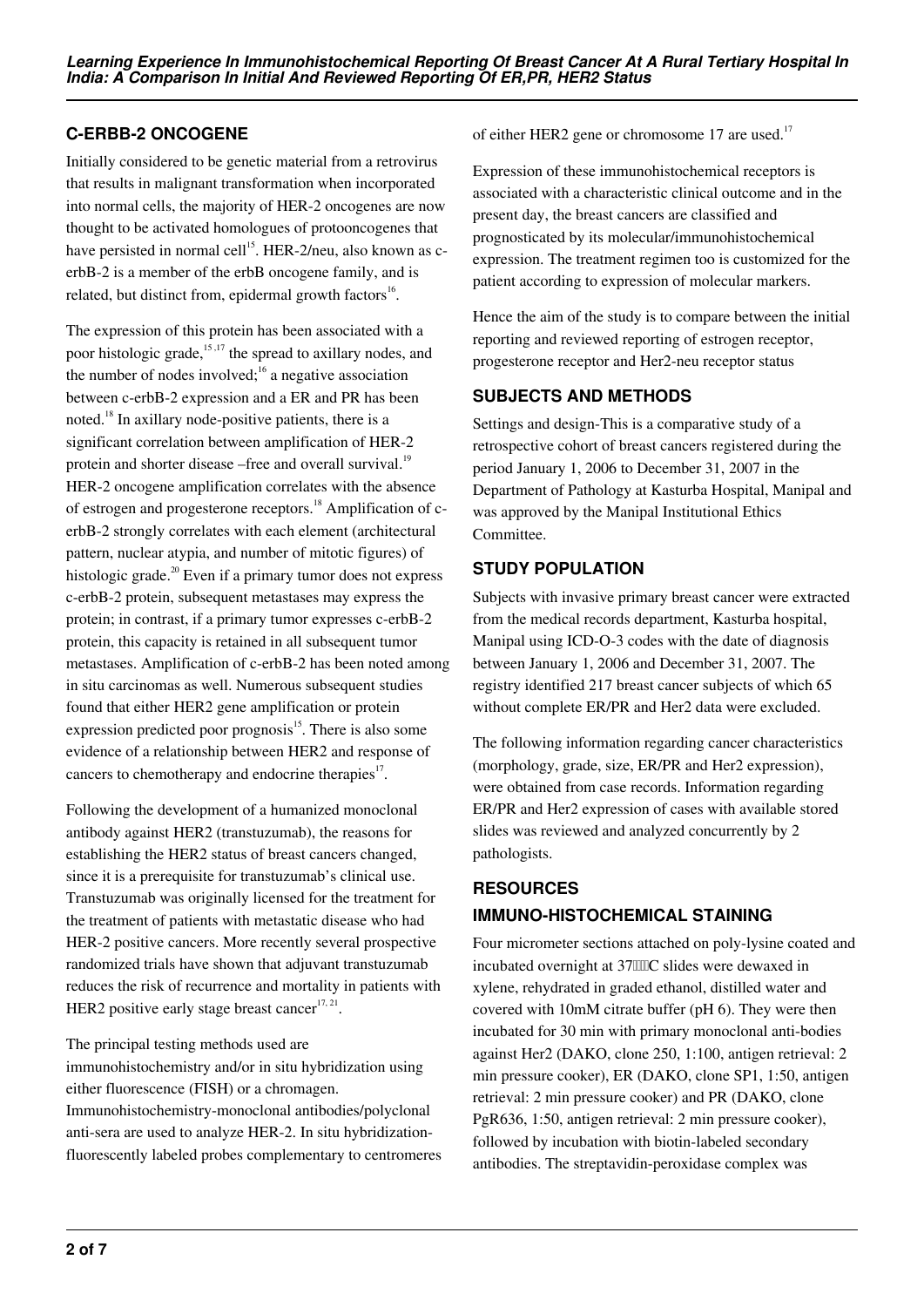visualized using di-aminobenzidine as a chromogenic substrate. For each run of staining, a positive control slide was prepared from breast carcinoma known to be positive for the proteins studied.

## **ER/PR**

The best-preserved and best-stained areas of the sections were assessed. Nuclear staining was assessed for ER and PR. Quick score was determined by adding the scores for the proportion of cells stained and the intensity of staining, which ranged from 0 to 8.

## **Figure 1**

Table 1: Quick score for ER/PR

| Score for proportion of stained cells | <b>Score for intensity of staining</b> |  |
|---------------------------------------|----------------------------------------|--|
| 0-no nuclear staining                 | 0-no staining                          |  |
| 1-<1% nuclear staining                | 1-weak staining                        |  |
| 2-1 to 10 nuclear staining            | 2-moderate staining                    |  |
| 3-11 to 33% nuclear staining          | 3-strong staining                      |  |
| 4-34-66% nuclear staining             |                                        |  |
| 5-67-100% nuclear staining            |                                        |  |

For the purpose of this study, even a single cell with weak staining intensity was considered positive and no single cell with no staining was considered negative.

# **Figure 2**

Fig 1: Hormone receptor - QUICK scoring



## **HER2-NEU**

The best-preserved and best-stained areas of the sections were assessed. Only membrane staining was assessed for Her2-neu.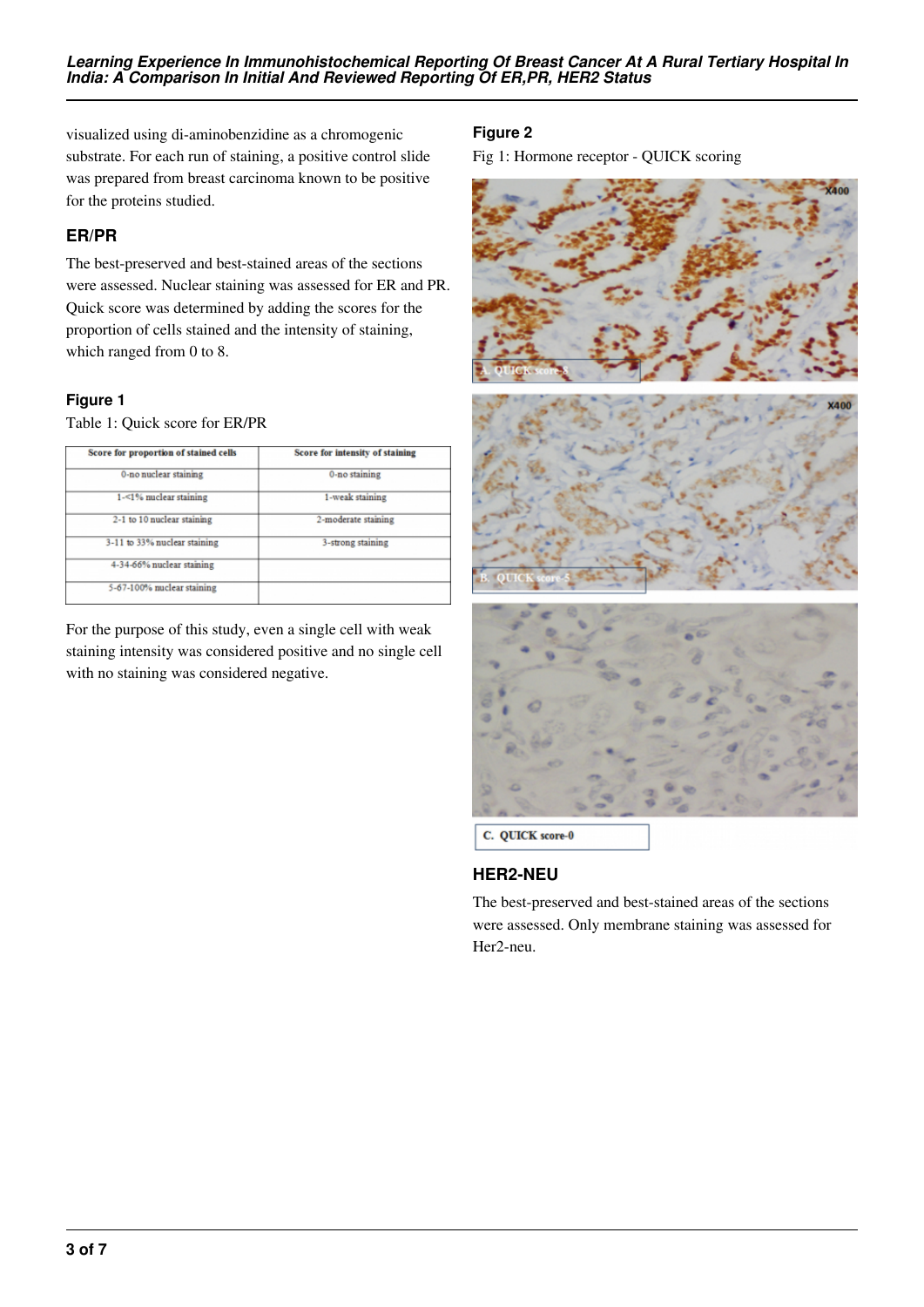## **Figure 3**

Table 2: Her2 protein assessment

| <b>Score to report</b> | <b>Her2</b> protein assessment | <b>Staining pattern</b>       |
|------------------------|--------------------------------|-------------------------------|
| $\overline{0}$         | Negative                       | No staining is seen or        |
|                        |                                | membrane staining is <10% of  |
|                        |                                | invasive tumor cells          |
| $1+$                   | Negative                       | Faint/barely perceptive       |
|                        |                                | membrane staining detected in |
|                        |                                | >10% of invasive tumor cells  |
| $2+$                   | Equivocal                      | Weak to moderate complete     |
|                        |                                | membrane staining in >10% of  |
|                        |                                | invasive tumor cells or <30%  |
|                        |                                | with strong complete          |
|                        |                                | membrane staining             |
| $3+$                   | Positive                       | Strong complete membrane      |
|                        |                                | staining in >30 % of invasive |
|                        |                                | tumor cells                   |

For the current study, a Her2-neu result of 2+ is considered negative result unless verified by fluorescent in-situ hybridization (FISH).

## **Figure 4**

Fig 2: HER2- neu receptor status



The retrieved slides were assessed for the ER, PR, Her2-neu status according to above mentioned criteria concurrently by 2 pathologists.

Statistics- determination of level of significance by Fischer test using SPSS 16.0 software.

## **RESULTS**

## **Figure 5**

Table 3: Comparison between the initial reporting and reviewed reporting of estrogen receptor status

|                               | + ve | -ve |
|-------------------------------|------|-----|
| <b>Initial ER</b> assessment  | 69   |     |
| <b>Reviewed ER assessment</b> |      |     |

 $n = 113$ 

p value 0.8911

#### **Figure 6**

Table 4: Comparison between the initial reporting and reviewed reporting of progesterone receptor status

|                               | + ve | -ve |  |  |
|-------------------------------|------|-----|--|--|
| <b>Initial PR</b> assessment  | 66   | 51  |  |  |
| <b>Reviewed PR assessment</b> | 65   | 52  |  |  |

p value 1.0

#### **Figure 7**

Table 5: Comparison between the initial reporting and reviewed reporting of Her2-neu receptor status

| $n=111$ |     |
|---------|-----|
| $+ve$   | -ve |
| 37      | 74  |
| 20      |     |
|         |     |

p value 0.001

There was statistically significant difference between initial reporting and reviewed reporting of Her-2 neu receptor whereas no significance was seen in the initial and reviewed reporting of ER and PR status.

## **DISCUSSION**

ER status reports was available in 147 cases and 59.9% of the breast cancers were reported positive for estrogen receptor. However only slides from 113 breast cancer patients were available for review, out of which 62.8% were estrogen positive. There was 7.1% discordance in the initial and reviewed reporting of ER positivity, with the discordance rate around the same value in the order of 7.0% between initial and reviewed reporting of ER negativity in breast cancers.

There was no statistically significant difference between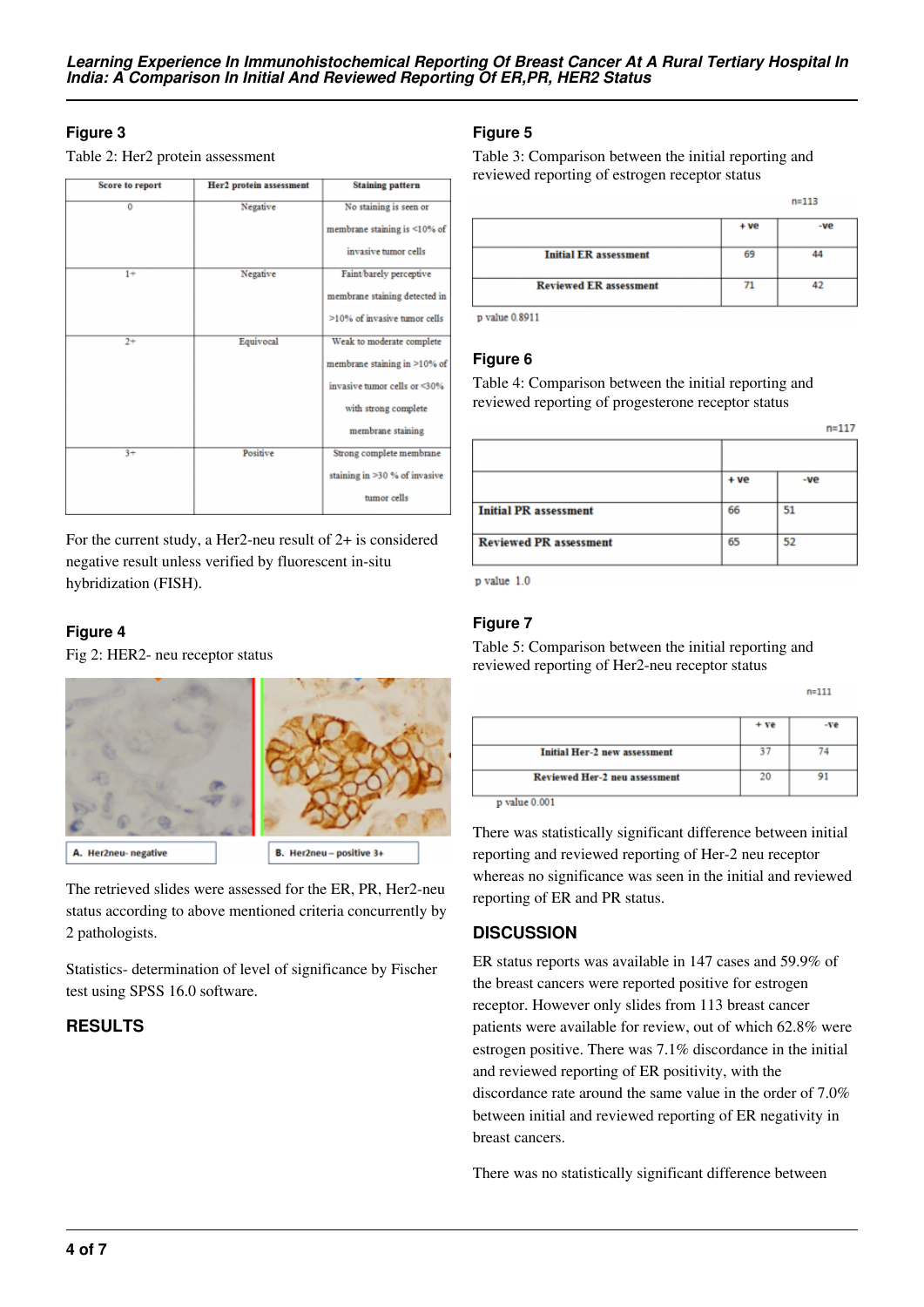initial reporting and reviewed reporting of estrogen receptor status, however the subtle difference between the both is possibly due to lack of expertise in the initial phase, subjective difference in reporting of estrogen receptor and revision in recommendations for reporting estrogen receptor status.

Initially >5% staining of tumor cell nuclei was considered positive, while the new recommendation is to consider even a single cell with weak staining intensity as positive and no single cell with no staining as negative. Further in few cases the background staining and positive staining of the necrotic areas were reported as positive for estrogen receptor initially.

There is a statistically significant difference in the initial reporting and outside reporting of estrogen receptor status, the possible explanation for false positive ER status in our lab may be due to over interpretation of background staining and non-specific staining in the necrotic areas.

It is highlighted that while ER positive and PR positive tumors are likely to respond to estrogen deprivation, these steroid receptors are far from perfect as response predictors. It has been suggested that a more recently described product of the estrogen regulated gene pS2 might be a better predictor $22, 23$ .

PR status reports was available in 146 cases and 53.4% of the breast cancers were reported positive for progesterone receptor. However only slides from 117 breast cancer patients were available for review, out of which 55.5% were progesterone positive.

The concordance rate of initial and reviewed reporting of progesterone positive tumors was as high as 95.4% with a false positivity of 7.7% while the concordance rate of initial and reviewed reporting of progesterone negative tumors was 92.3%. There was 7.7% discordance in the initial and reviewed reporting of PR positivity and 4.6% discordance rate in the initial and reviewed reporting of PR negativity in breast cancers.

There was no statistically significant difference between initial reporting and reviewed reporting of progesterone receptor status, the subtle difference between the both as the case of estrogen receptor reporting is due to lack of expertise, subjective difference in reporting of progesterone receptor and revision in recommendations for reporting progesterone receptor status.

Information regarding Her-2 neu status was available for 143 cases, 52.4% were negative for Her2-neu receptor, 13.3% were weakly positive  $(2+)$  and 34.3% were strongly positive for Her2-neu receptor. Since IHC slides from all 143 cases were not available, review was done on available 111 immunohistochemical slides. 67% were negative for Her2 neu receptor whereas 14.3% were weakly positive for Her2 neu receptor and only 18.8% were reported strongly positive for Her2-neu receptor.

There was statistically significant difference between initial reporting and reviewed reporting of Her-2 neu receptor, the vast difference between the both is due to lack of expertise, subjective difference in reporting of Her2-neu receptor assessment and revision in recommendations for reporting Her-2 neu receptor status. During initial reporting false positive cases were 17 in number with no false negative cases.

Initially >10%complete membrane staining of tumor area was considered positive while the new recommendation is to consider >30% complete membrane staining of tumor cells as positive. Further in few cases the background staining, nuclear staining and positive staining of the necrotic areas were reported as positive for Her-2 neu receptor. In a small subset of cases, those with normal duct positivity for Her2 neu receptor were also reported, but since normal ducts must not express this protein, on review these cases were graded as negative for Her-2 neu protein. Normal ductal epithelium expresses Her-2 neu receptor on the luminal border. Hence when antigen retrieval is done by microwave method, there is over retrieval of normally present receptors, giving an increase in false positive results.

Over expression of Her-2 neu receptors is associated with aggressive biologic behavior and clinical outcome. Antibody based therapy with transtuzumab (Herceptin), can be effective in metastatic breast cancer when taken alone or in combination with chemotherapeutic agents<sup> $24$ </sup>. Disagreement in Her-2 expression scoring implies that some patients who are in need of transtuzumab treatment will not receive it, and patients who are insensitive to the effects of transtuzumab will be treated with  $it^{25}$ . Therefore, combined detection of Her-2.neu expression and amplification by immunohistochemistry (IHC) and fluorescent in situ hybridization (FISH) is used to supplement each other.

#### **References**

1. EV Jenson. Historical Perspective. Cancer. December 1980; 46: 2759-2761.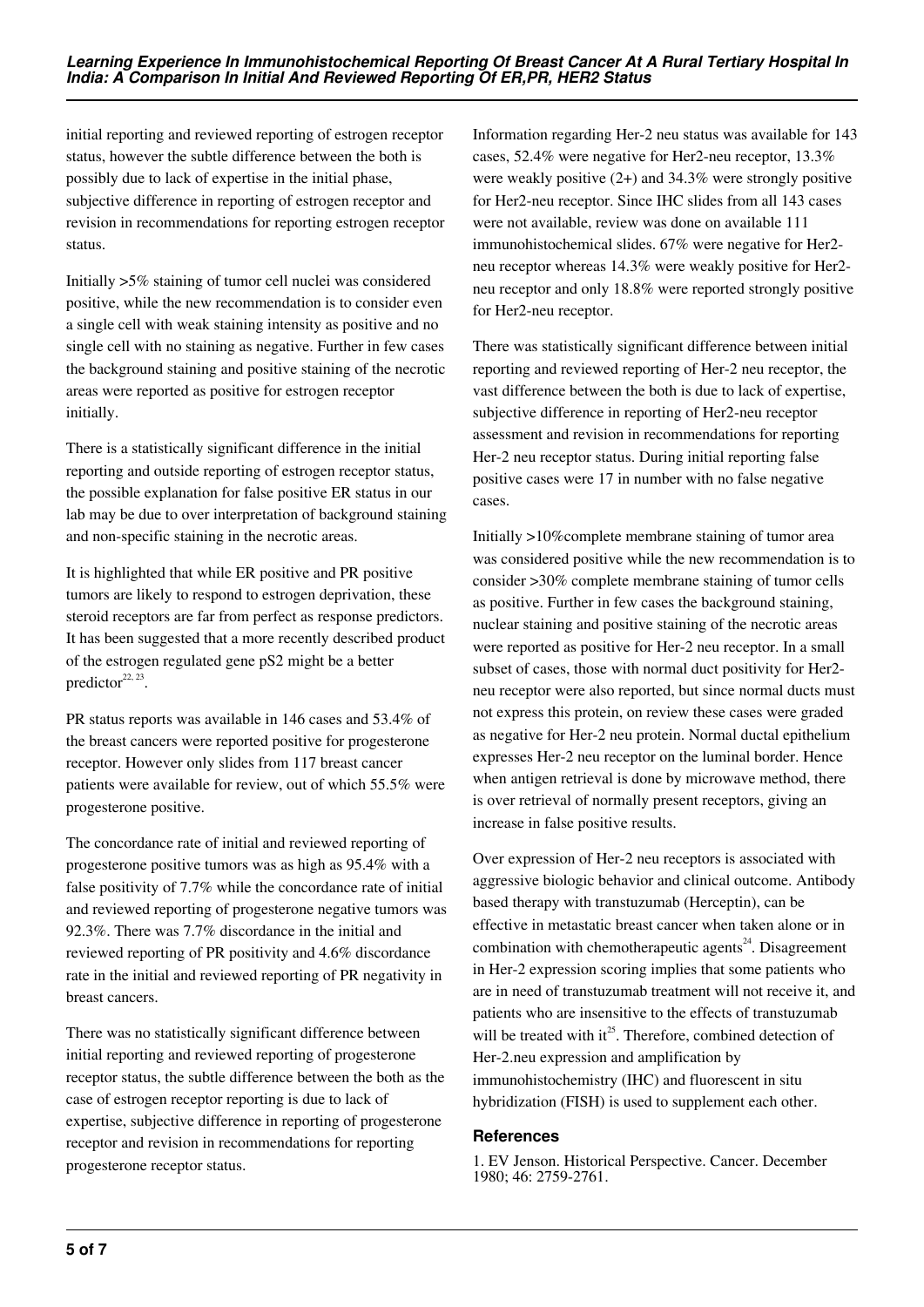2. De Sombre ER, Thorpe SM, Rose C. Prognostic Usefulness of ER Immunocytochemical assays for human breast cancer. Cancer Res. 1986; 46: 4256s-4264s.

3. Nomura Y, Miura S, Koyama H. Relative effect of Steroid Hormone Receptors on prognosis of patients with operable breast cancer. Cancer. 1992; 69: 153-164.

4. Golouh R, Vrhovec I, Bracko M, Frkovic-Grazio S. Comparison of Standard Immunohistochemical and Biochemical Assays for Estrogen and Progesterone Receptors in Breast Carcinoma. Pathol Res Pract. 1997; 193: 543-549.

5. Pertschuk LP, Kim DS, Nayer K. Immunocytochemical Estrogen and Progestin Receptor Assays in Breast Cancer with monoclonal antibodies. Cancer. 1990; 66: 1663-1670. 6. WL Donegan. Intoduction to the History of Breast Cancer. In: Donegan WL, Spratt JS, eds. Cancer of Breast. 4th ed. Philadelphia: WB Saunders; 1995.

7. RJB King. Analysis of Estradiol and Progesterone Receptors in Early and Advanced Breast Tumors. Cancer. 1980; 46: 2818-2821.

8. Fisher ER, Redmond CK, Liu H. Correlation of Estrogen Receptors and Pathologic Characteristics of Invasive Breast Cancer. Cancer. 1980; 45: 349-353.

9. Lesser ML, Rosen PP, Senie RT, Duthie K, Menendez-Botet CJ, Schwartz MK. Estrogen and Progesterone Receptors in Breast Carcinoma: Correlations with Epidemiology and Pathology. Cancer. 1981; 48: 299-309. 10. Parl FF, Schmidt BP, Dupont HD, Wagner RK. Prognostic Significance of Estrogen Receptor Status in Breast Cancer in Relation to Tumor Stage, Axillary Node Metastases and Histopathologic Grading. Cancer. 1984; 54: 2237-2242.

11. Berger U, Wilson P, McClelland RA, Davidson J, Coombes RC. Correlation of Immunocytochemically demonstrated estrogen receptor distribution and histopathologic features in Primary Breast Cancer. Hum Pathol. 1987; 18: 1263-1267.

12. Pertschuk LP, Kim DS, Nayer K. Immunocytochemical Estrogen and Progestin Receptor Assays in Breast Cancer with monoclonal antibodies. Cancer. 1990; 66: 1663-1670. 13. Molino A, Turazza M, Bonetti A. Estrogen and Progesterone Receptors in Breast Carcinoma: Correlation with clinical and pathologic features and with prognosis.

Oncology. 1992; 49: 82-88.

14. Nixon AJ, Schnitt SJ, Gelman R. Relationship of tumor grade to other pathological features and to treatment outcomes of patients with early stage breast cancer. Cancer. 1996; 78: 1426-1431.

15. Tavassoli, Fattaneh A. Estrogen and Progesterone Receptors and Other Markers. PATHOLOGY OF THE BREAST. 2th ed. Washington: McGRAW-Hill.

16. Slamon DJ, Clark GM, Wong SG. Human Breast Cancer-Correlation of relapse and survival with amplification of the HER-2/neu oncogene. Science. 1987;

235: 177-182. 17. RA Walker; JMS Barlett; M Dowsett; IO Ellis; AM Hanby; B Jasani; K Miller. HER2 testing in the UK: further update to recommendations. J Clin Pathol. March 2008; 61: 818-824.

18. I-Tien Yeh, Carolyn Mies. Application of Immunohistochemistry to Breast Lesions. Arch Pathol Lab Med. March 2008; 132: 349-358.

19. Tandon AK, Clark GM, Chamness GC. Her-2/neu oncogene protein and prognosis in breast cancer. J Clin Oncol. 1989; 7: 1120-1128.

20. Tsuda H, Hirohashi S, Shimosato. Correlation between histologic grade of malignancyand copy number of c-erbB-2 gene in breast carcinoma: A retrospective analysis of 176 cases. Cancer. 1990; 65: 1794-1800.

21. Walker RA. Immunohistochemical markers as predictive tools for breast cancer. J Clin Pathol. November 2008; 61: 689-696.

22. Goussard J, Lechevrel, C, Roussel, G, Cren, H, Bera, O, Sala, I. Immunoradiometric assay of pS2 protein in breast cancer cytosols. Clin Chem. 1991; 37: 1759-1762.

23. P, Surowiak; V, Materna; B,Gyorffi; R, Matkowski; A, Wojnar; A, Maciejczyk. Multivariate analysis of oestrogen receptor alpha, pS2, mettalothionien and CD24 expression in invasive breast cancers. British Journal of Cancer. 2006; 95: 339-346.

24. Perez E. Her-2 as a prognostic, predictive and therapeutic target in breast cancer. Cancer Control. 1999; 6: 233-240.

25. Gonzalez-Angulo A, Hortobagyi, G, Esteva, F. Adjuvant therapy with transtuzumab for HER-2/neu positive breast cancer. Oncologist. 2006; 11: 857-867.